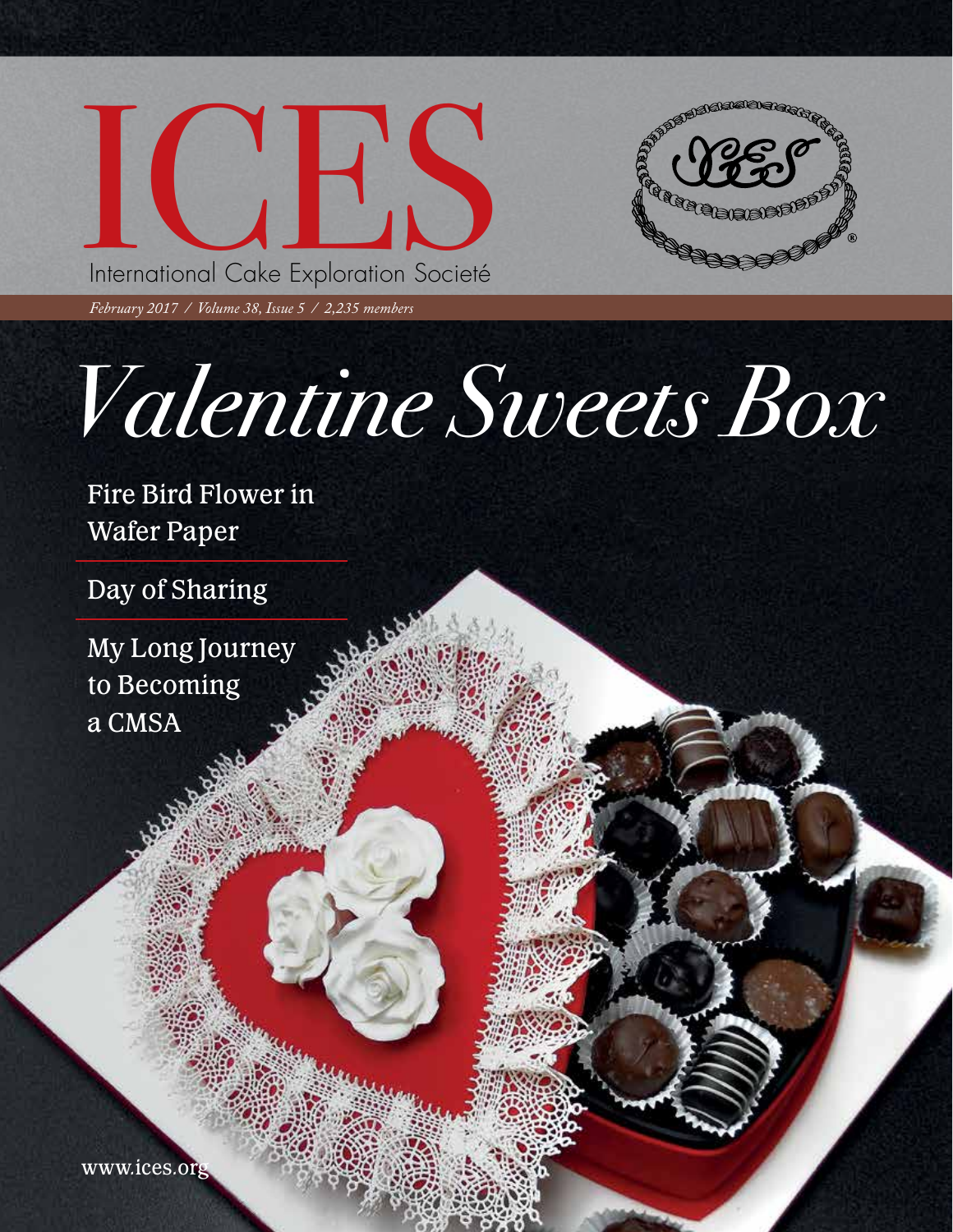### Valentine Sweets Box

Wayne Steinkopf, Cary, NC



- 1. Add 1 teaspoon Tylose powder to the white fondant. Roll fondant out to an 1/8" thick, big enough to cover your 14" drum. Spray drum lightly with water using a spritz bottle. Adhere fondant to drum and trim even with edges. Allow to dry and harden for at least a day. \*NOTE – I have used a ½" drum and covered with 1/8" of fondant because I will be using a 5/8" inch ribbon to trim the board. The thickness of your drum and fondant together should equal the width of your ribbon.
- 2. Use your 8" heart pan as a template and trace the outline on a piece of poster board. Then using a compass, enlarge the outline by ½" and cut out. Add 1 teaspoon Tylose powder to 1# of the red fondant. Roll fondant out to 1/8" thick big enough to cut 2 hearts from the pattern you just made. Set hearts aside and allow to dry and harden for at least a day. Be sure to powder the underside liberally so they do not stick to wherever they are drying.
- 3. Level your cake layers so that the total height (including filling if you are using more than one layer) does not exceed 2". Fill, ice, and chill your cakes until they are firm to the touch. Roll out a 14" circle of black fondant to an 1/8" thick and cover your cake, trimming clean and straight at the bottom. Add ½ teaspoon Tylose powder to remaining black fondant. Roll a strip of black fondant (with Tylose) 28" long to an 1/8" thick and trim neatly so it is ½" taller than your cake. In the example my strip was 28" long and 2½" wide. Let the strip rest while you put a thin coat of shortening on the side of the cake only – this will serve as glue. Roll the strip loosely onto itself and starting at the dip at the top of the heart, unroll around the cake making sure it adheres to the cake. Trim neatly where ends meet.
- 4. Roll a strip of red fondant (with tylose) 28" long to an 1/8" thick and trim neatly so it is 2" wide. Let the strip rest while you put a thin coat of shortening on the side of the black strip you just put on the cake. Roll the

#### **Supplies**

- 14" square ½" cake drum
- 1 or 2 layers of 8" heart shaped cake that when leveled do not exceed 2" in height
- Buttercream icing (or ganache if you prefer)
- 1# 4oz white fondant
- 1# 2oz black fondant
- 1# 4oz red fondant
- Tylose powder
- Fabulace™ white lace mix (or lace of your choice)
- Fabulace™ Binche mat (or mat of your choice)
- Pre-made gumpaste roses or other flower/decoration
- Box of Russell Stover® or Whitman® assorted chocolates
- Mini cupcake liners
- Edible glue
- Melting chocolate or candy coating to be used as glue
- Shortening
- Offset spatula
- PME<sup>®</sup> icing scraper
- PME® multi ribbon cutter
- Pastry wheel
- Fondant smoother
- Rolling pin
- Poster board for making a pattern
- Foam core for lid support
- Dusting pouch and powder of your choice for rolling out fondant
- Spritz bottle with water
- Disposable scalpel or X-ACTO® knife
- Red 5/8" ribbon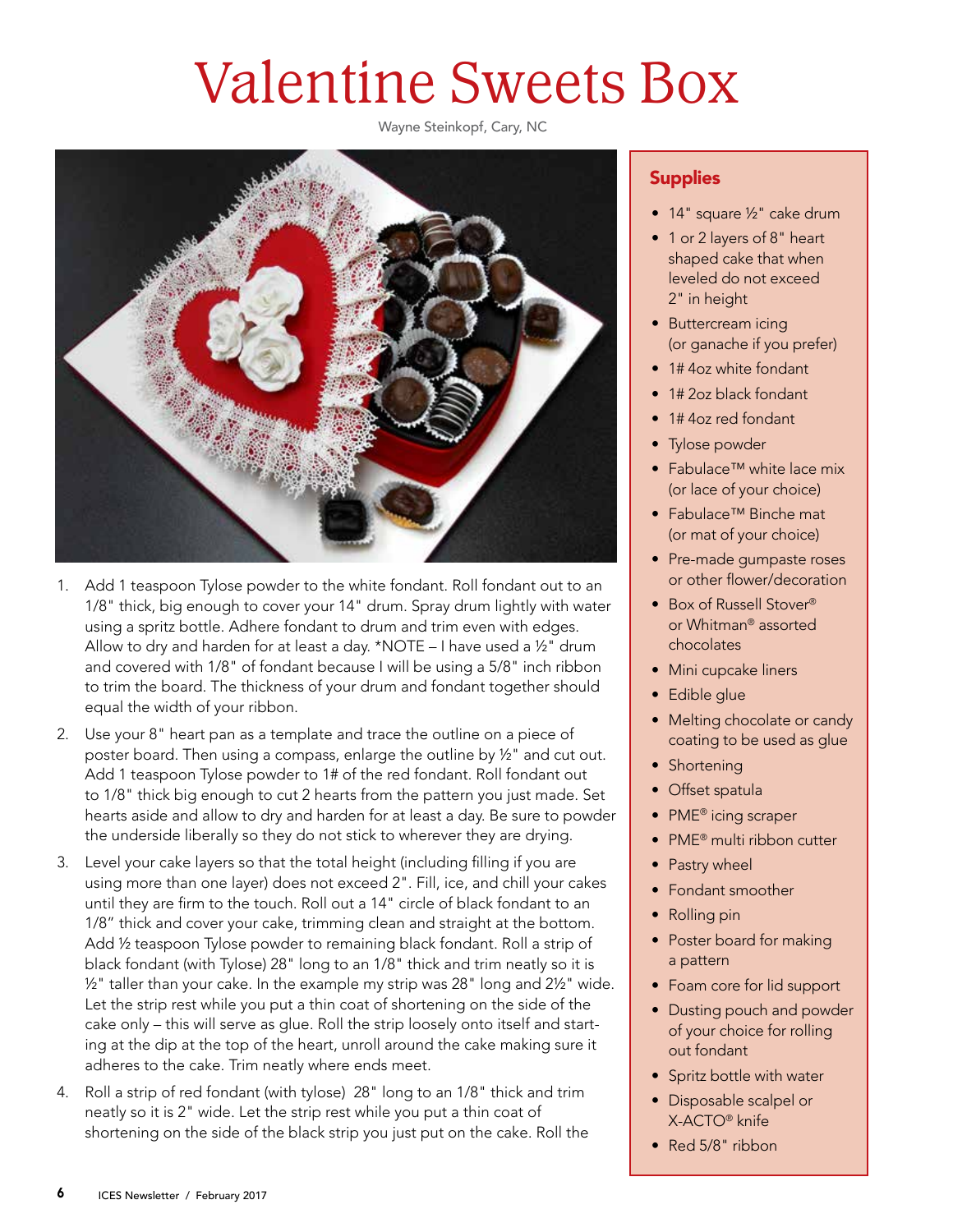



Step 2

Step 5



Step 3



Step 6





Step 9

need 3 strips of lace total. Store finished pieces of lace flat on a scrap piece of cardboard or cake pad, separated by parchment or wax paper. Then wrap in plastic or store in a large zip lock bag until ready to use.

- 8. Cut two squares of foam core slightly larger than the cake pan you used to bake your cake and glue them together. Using the cake pan as a pattern, trace it onto the foam core. Carefully cut heart shape out with a fresh X-ACTO® blade. Attach foam core to backside of one of the red hearts with a thin layer of melted chocolate making sure it is centered and there is an equal amount of red showing all around the foam core. This will be the "lid" for our box of chocolates.
- 9. Roll a strip of red fondant (with tylose) 28" long to an 1/8" thick and trim neatly so it is 3/8" wide. This is the thickness of the two pieces of foam core. I find it easiest to cut thinner strips of fondant like this with an FMM Multi Ribbon Cutter as shown.

*Article continues on the next page.* 

# Step 7



Step 4

Step 8

strip loosely onto itself and starting at the dip at the top of the heart, unroll around the cake making sure it adheres to the black strip. Trim neatly where ends meet.

- 5. Prepare one batch of white FabuLace™ mix according to the instructions on the container. For best results let mixture rest, covered for 4 hours allowing bubbles to dissipate. After mix has rested, spread lace mixture onto the lace mat with an offset spatula.
- 6. Clean excess lace mix from mat with a PME® icing scraper, making sure there is a clean outline around the edges of the lace. Allow lace to dry using one of the methods described on the container of lace mix. Once dry, do not remove lace from mat. Repeat the process, adding a second coat of lace to the mat and allow to dry again.
- 7. When second coat of lace has dried, turn mat over and carefully pull the mat away from the lace. Repeat the process two more times. For this project you will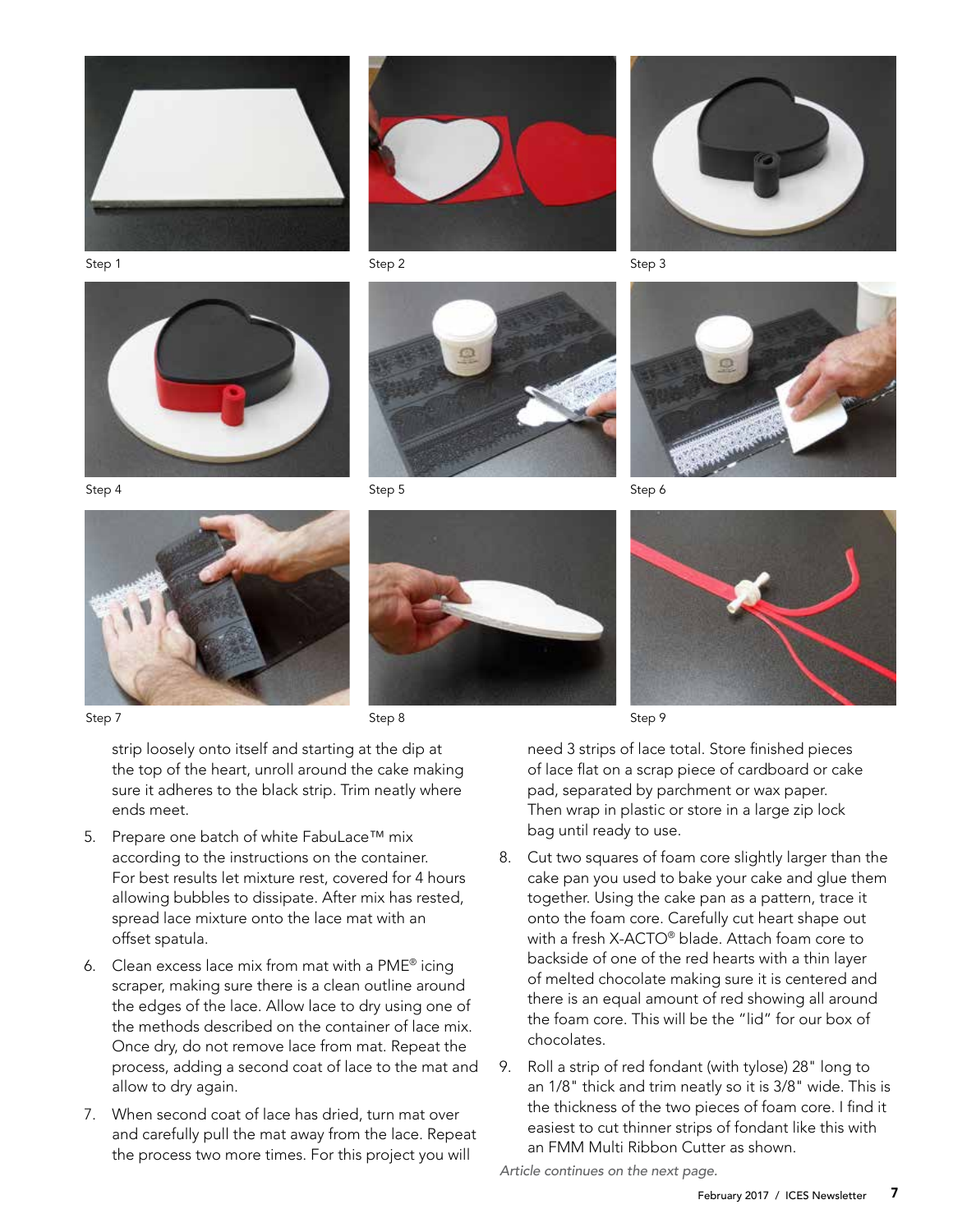

Step 10







Step 11





Step 12



Step 15

- 10. Apply tylose glue to cut sides of foam core. Roll the strip onto itself and starting at the dip at the top of the heart, unroll around the the foam core making sure it adheres to the sides. Trim neatly where ends meet.
- 11. Prepare lace strips by pleating as shown. Glue pleats together with tylose glue making sure you have even spacing between the pleats. Do not use too much glue in this step or the moisture from the glue will dissolve the lace.
- 12. Turn "lid" over so that the foam core is on the bottom. Attach lace to outer edge of lid with tylose glue letting the lace hang over the edge of the heart by about ½". Where pieces of lace meet, turn under leading edge of lace and overlap previous piece so it appears the lace is one continuous piece. Trim to fit as necessary.
- 13. Add gumpaste roses or other decorations to the center of the heart as desired.
- 14. Attach cake to the center of the heart on the drum with a thin layer of melted chocolate as shown. Make sure there is an even amount of red showing all around the bottom of the cake.
- 15. Roll a ball of white fondant and a ball of black fondant about 1" in diameter each. These will be supports for the lid. Place the white ball on the drum and the black ball on the top edge of the cake as shown. Hold the lid up to the cake for a "test fit" – the lid should make contact with both balls. Adjust the placement of the balls if necessary and press down slightly with the lid, flattening the top of the balls at an angle.
- 16. Glue the balls to the drum and cake with melted chocolate and glue the lid to the balls. Hold the lid in place until chocolate sets.
- 17. Place chocolates "in" the box. If the chocolates do not come with liners you may put the chocolates in liners if you wish. You don't have to use this kind of candy though. Think about using the recipients favorite candy instead to fill the box!



Step 16